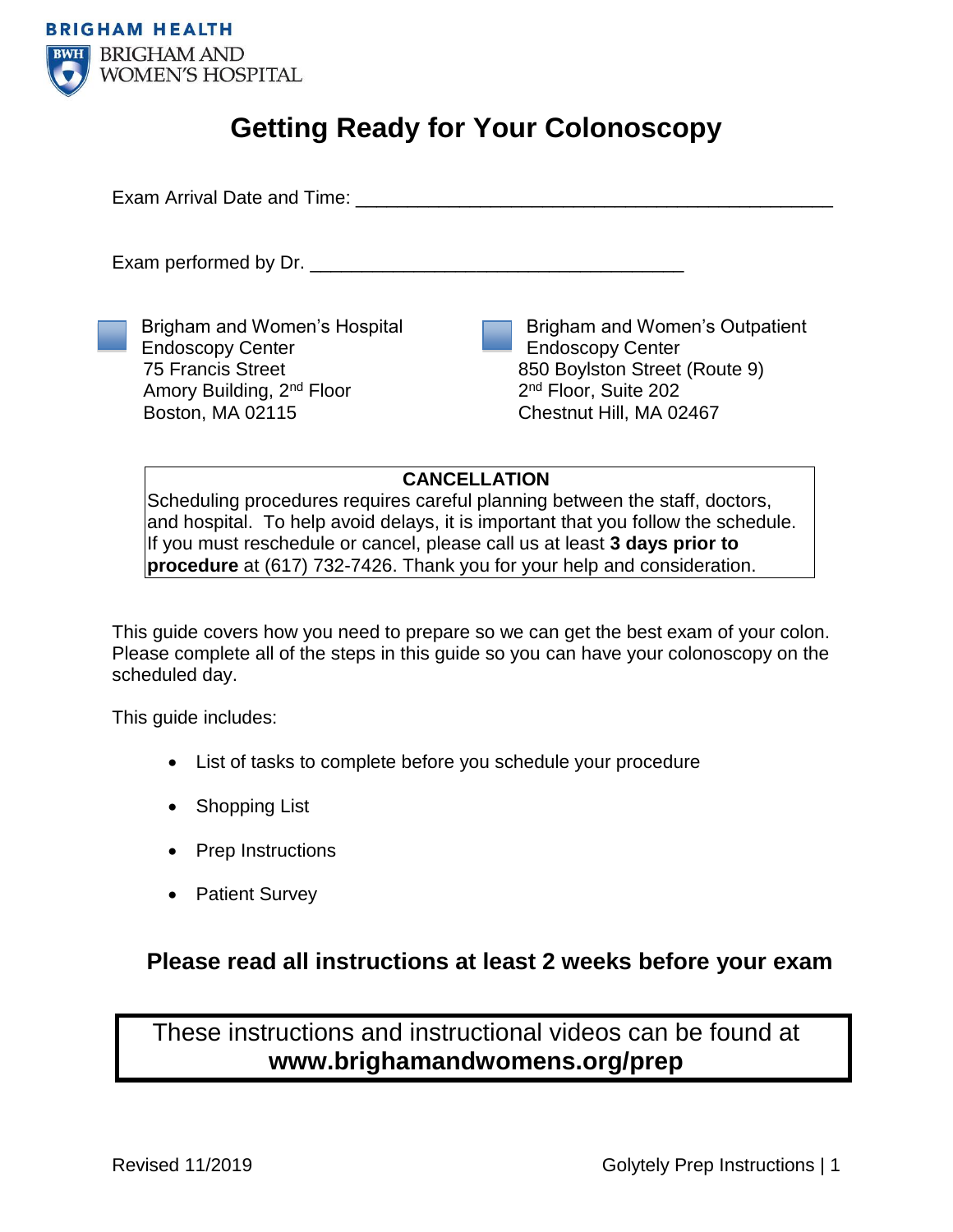

# **Medical Words Used in this Guide**

Some words in this guide may be new to you. Let's go over what these words mean.

## **Colon**

When food is turned into solid waste, the solid waste passes though the colon. The colon removes salt and water from the solid waste. Tumors and other health conditions can affect the colon.

## **Colonoscopy**

A test to look inside your body at the colon to see if you have tumors or other health conditions that are affecting the proper functioning of your colon.

## **Laxative**

A medication that helps you move your bowels.

# **Why Proper Colon Cleaning Is Needed**

Food and liquids can stay in your body for a long time. If there is food still in your system when you get your colonoscopy, the food can get in the way of seeing any problems that may exist, like tumors.

## *The doctor will get the best pictures of your colon when it is completely empty.*

The doctor will be able to tell right away if your colon is empty. If your colon is not completely empty, you will not be able to complete the exam. You will need to reschedule the exam and go through the preparation steps again.

# **Important Contact Info**

- If you have questions about the prep instructions or your procedure Monday-Friday (excluding holidays) between 8:00 am and 4:30 pm, please call **617-525-6814**.
- If you are calling Monday-Friday after 4:30pm, during the weekend or on a holiday, please call **617-732-7426 and select option 2**. Before calling, please review our Frequently Asked Questions (FAQ) at brighamandwomens.org/prep.
- If you need to reschedule your exam for any reason, please call **617-732-7426**.
- If you need medical help now, call **911** or go to the nearest **Emergency Room**.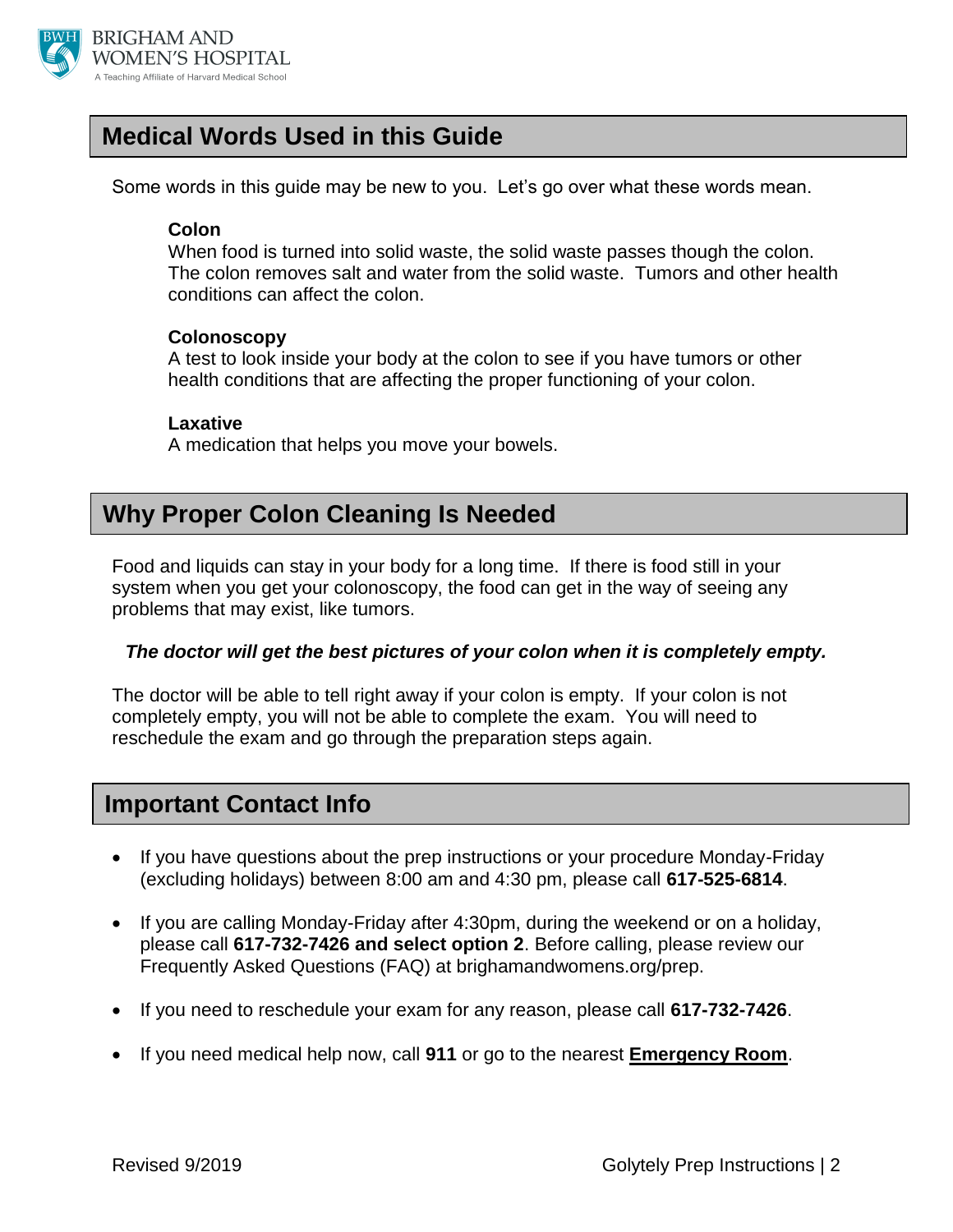

# **What You Need to Do Before You Arrive For Your Colonoscopy**

## **One Week Before Your Colonoscopy**

- Update your registration information by calling 866-489-4056.
- Call your insurance company to find out if your colonoscopy will be covered. If your insurance requires a referral, please contact your Primary Care Physician and have the referral faxed to 857-282-5652.
- If you answer **yes** to anything in the "Medical History" section of your survey, please call the endoscopy nurse at **617-525-6814**.

### **Medications**

- If you have diabetes, ask your doctor about how to take your insulin and other diabetes medications.
- If you take blood thinners (Coumadin, Plavix, Pradaxa, Lovenox, etc), ask your doctor if you should stop these medications before your colonoscopy. Please notify the endoscopy nurse at 617-525-6814 if your doctor has recommended you **not** stop this for your colonoscopy.

### **Transportation**

- You will not be permitted to drive or take other transportation, such as a taxi, Uber or Lyft, by yourself after your exam for your safety. You must arrange for a responsible adult to accompany you as you leave the Endoscopy Center by any form of transportation. If you do not make appropriate transportation arrangements, the procedure cannot be performed with sedation.
- Please be aware that the 75 Francis Street Endoscopy Center closes at 6 pm and the 850 Boylston Street Endoscopy Center closes at 4:30 pm. Please make sure that your ride is available to escort you home no later than the closing time.

### **What to Bring to Your Colonoscopy**

- Completed "Patient Survey" (please make sure to record the last time you took each of your medications)
- Name and phone number of the person who will take your home. They should be available to pick you up within 30 minutes of being called.
- Photo identification
- DO NOT bring jewelry other than wedding rings

### **When Your Colonoscopy is completed**

- In most cases, you will spend 2 to 3 hours in the Endoscopy Unit from the time you arrive. We try to start your exam on time, but medical care can result in unavoidable delays.
- You cannot drive or drink alcohol for 12 hours after your procedure.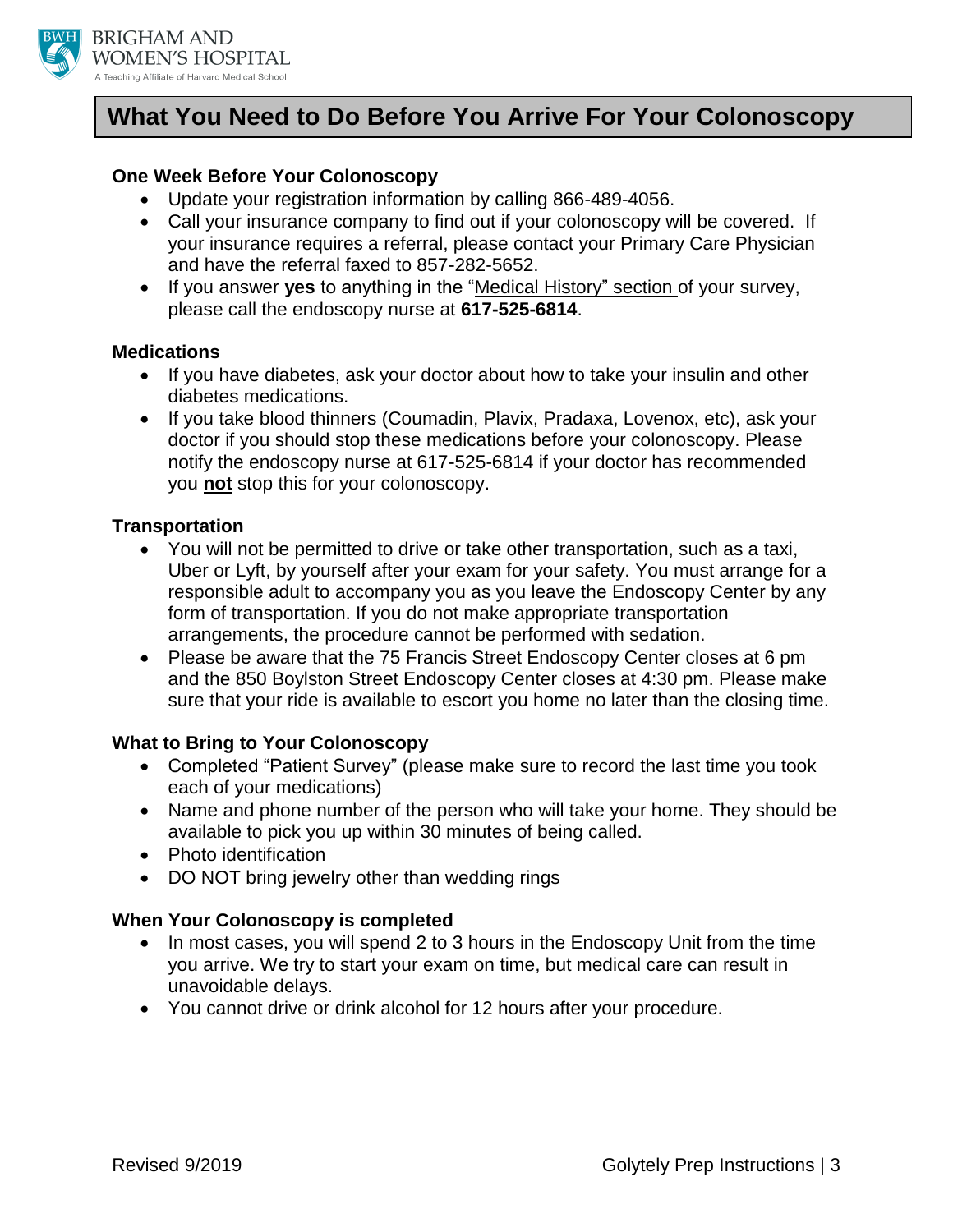

# **Colonoscopy Shopping List**

## What to Buy **At the Grocery Store**

For clear liquids (examples below):





**1 box Chicken Boullion/broth** (No noodles or solids in the broth)





**1 box "Jell-o"/gelatin** (No flavors with red coloring)





**1 bottle Ginger Ale or Clear Juice**  (Any brand)





**2 bottles (32oz each) of Gatorade**  (needed for preparation) (No flavors with red coloring)

What to Buy **At the Pharmacy**

Medications you will need:



**Golytely (polyethylene glycol)** (You can pick this up at your pharmacy. Your doctor will prescribe this.)



**1 box of Gas-X or generic simethicone pills**





**1 saline Fleet enema or generic saline enema**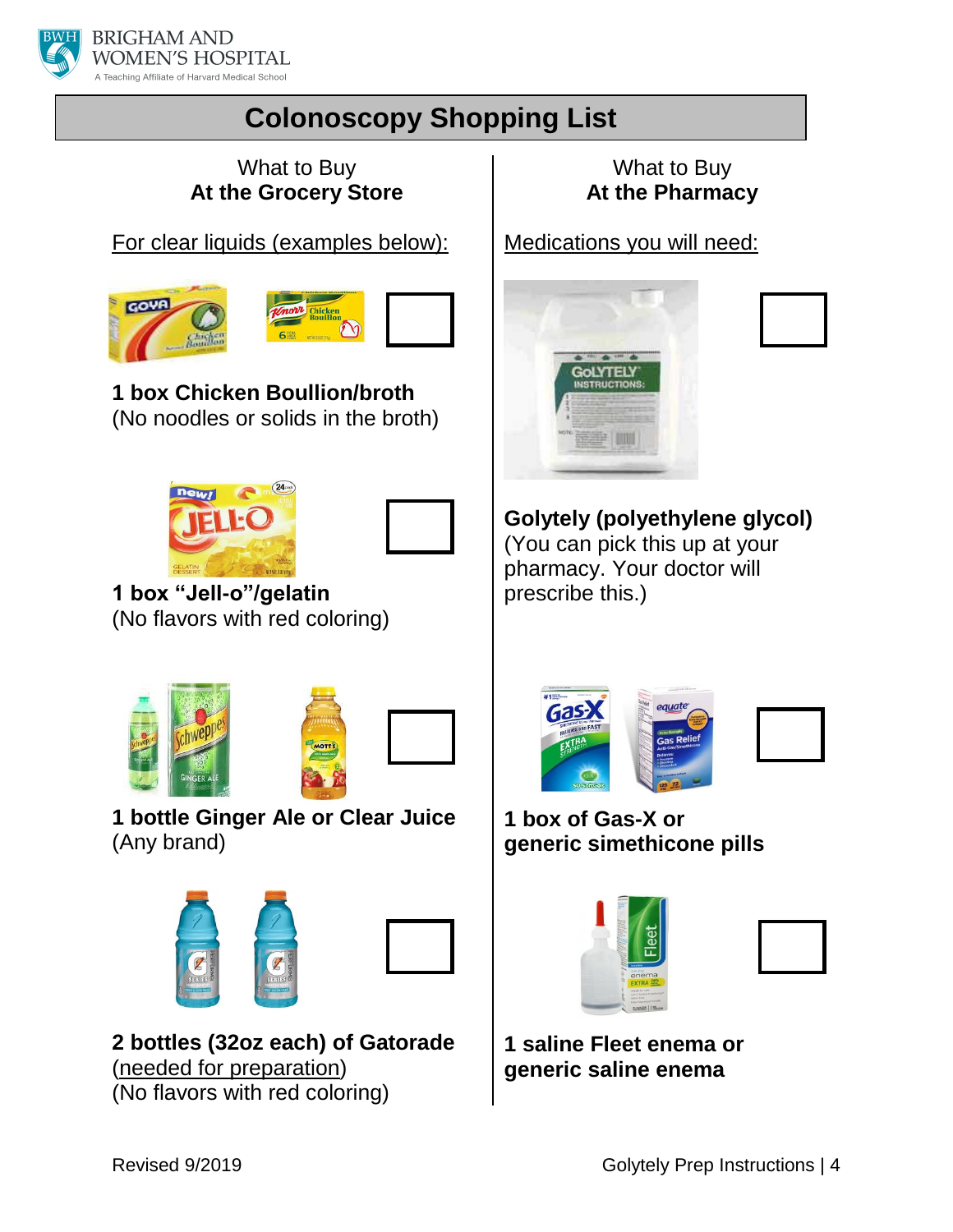

# **Colonoscopy Golytely Preparation Instructions**

### **Three Days Before Your Exam**

Eat a low fiber diet: avoid nuts, seeds, corn and raw (uncooked) fruits and vegetables.

### **One Day Before Your Exam**

- No solid food for the entire day
- You can only have **clear liquids**, such as Jell-o, popsicles, broth, tea, black coffee and juice
- You cannot eat solid food until AFTER your exam



*When to start your bowel preparation depends on the start time of your colonoscopy, please follow the instructions below:*

### *Morning exams (7-11:30am)*

#### **Day before exam at 5 PM**

- 1. Drink 1 glass of Golytely every 15 minutes until you have finished HALF  $(½)$  of the bottle
- This will cause you to have loose stools. Loose stool may not start until after you finish the next step of the prep
- Continue drinking even if you have diarrhea. You may have nausea but keep drinking to be sure your colon is clean.

### **5 hours before your exam**

- 1. Take 1 Gas-X (or generic brand simethicone) pill
- 2. Drink second half of the Golytely every 15 minutes until you have finished the entire bottle. You have 2 hours to finish drinking. **Do not drink anything including preparation for 3 hours before your exam**

### *Afternoon exams (12-4:30pm)*

### **Day of exam at 7 AM**

- 1. Take 1 Gas-X (or generic brand simethicone) pill
- 2. Drink 1 glass of the Golytely every 15 minutes until you have finished the ENTIRE bottle
- This will cause you to have loose stools.
- Continue drinking even if you have diarrhea. You may have nausea but keep drinking to be sure your colon is clean.
- **Do not drink anything including preparation for 3 hours before your exam**





### *All exams*

### **3 hours Before Your Exam**

- 1. **Look at your stool**. If your stool is still not clear or yellow (the color of urine), then use 1 saline fleet enema following the instructions on the box
- 2. Take your regular medications unless instructed otherwise by a doctor with a small sip of water

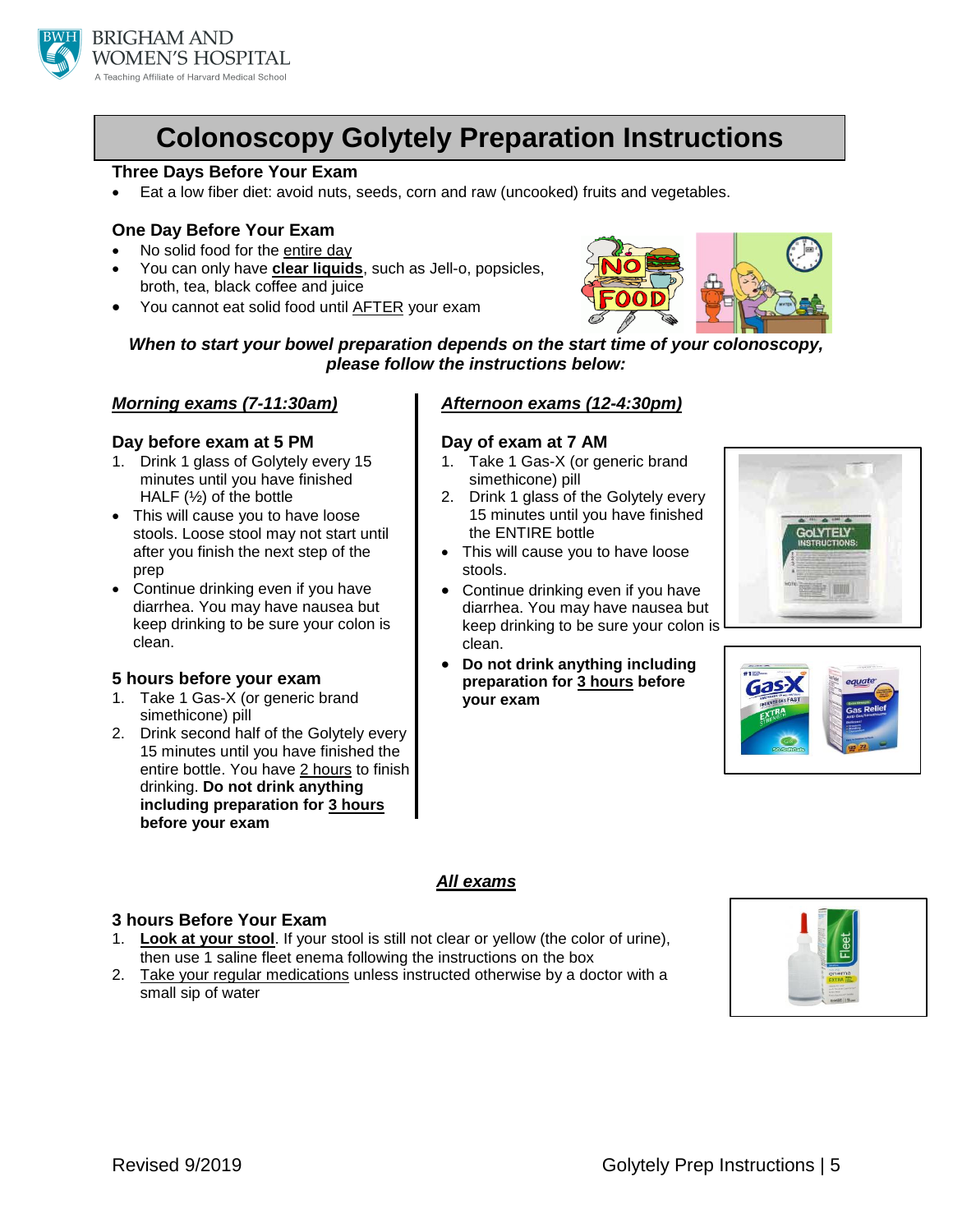

# **Endoscopy Center: Patient Survey**

## **Please complete this survey before your scheduled procedure and bring a copy with you on the day of your procedure.**

| $\bullet$                                                                                                                                                 |                                  | I am having: Colonoscopy [ ] Sigmoidoscopy [ ] Upper Endoscopy [ ]                                                                              |                     |                                  |
|-----------------------------------------------------------------------------------------------------------------------------------------------------------|----------------------------------|-------------------------------------------------------------------------------------------------------------------------------------------------|---------------------|----------------------------------|
| Did you follow the prep instructions? yes [ ] no [ ]<br>$\bullet$                                                                                         |                                  |                                                                                                                                                 |                     |                                  |
| $\bullet$                                                                                                                                                 |                                  | Type of prep: Miralax [ ] 2 day prep (magnesium citrate/Miralax) [ ] GoLytely [ ] None [ ]                                                      |                     |                                  |
|                                                                                                                                                           |                                  |                                                                                                                                                 |                     |                                  |
| <b>Current Medications (including prescription and over the counter)</b>                                                                                  |                                  |                                                                                                                                                 |                     |                                  |
| <b>Dose</b><br><b>Medication Name</b><br>and the company of the company of the company of the company of the company of the company of the company of the | <b>Last Time</b><br><b>Taken</b> | <b>Medication Name</b><br><u> 1988 - Jan Salaman, mars ann an t-Amhain ann an t-Amhain an t-Amhain ann an t-Amhain an t-Amhain ann an t-Amh</u> | <b>Dose</b>         | <b>Last Time</b><br><b>Taken</b> |
| Medical History (Please check if you have any of the following):                                                                                          |                                  |                                                                                                                                                 |                     |                                  |
| <b>Internal Defibrillator</b>                                                                                                                             |                                  |                                                                                                                                                 |                     | no [ ]                           |
| Restricted Neck Movement   yes [ ]    no [ ]   Facial Deformities                                                                                         |                                  |                                                                                                                                                 | yes [ ]             | no [ ]                           |
| Chronic constipation yes [ ] no [ ] Bleeding Disorder                                                                                                     |                                  |                                                                                                                                                 | yes $\lceil \rceil$ | no [ ]                           |
| Glutaraldehyde/Cidex Allergy yes [ ] no [ ] Propofol allergy                                                                                              |                                  |                                                                                                                                                 | yes [ ]             | no [ ]                           |

## **If you answered YES to any of the above Medical History, please call the Endoscopy Nurse at 617-525-6814**